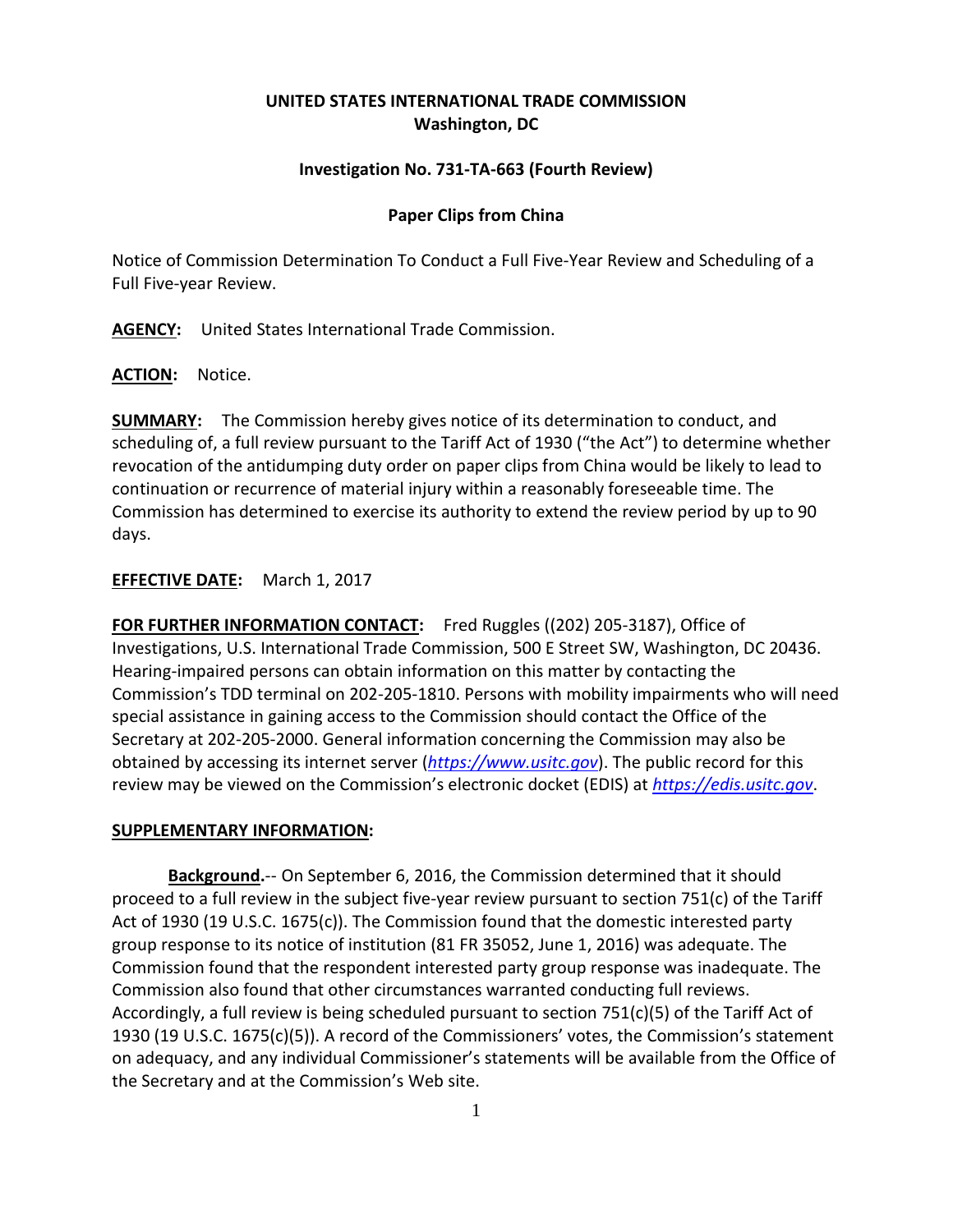**Participation in the review and public service list.**--Persons, including industrial users of the subject merchandise and, if the merchandise is sold at the retail level, representative consumer organizations, wishing to participate in this review as parties must file an entry of appearance with the Secretary to the Commission, as provided in section 201.11 of the Commission's rules, by 45 days after publication of this notice. A party that filed a notice of appearance following publication of the Commission's notice of institution of the review need not file an additional notice of appearance. The Secretary will maintain a public service list containing the names and addresses of all persons, or their representatives, who are parties to the review.

For further information concerning the conduct of this review and rules of general application, consult the Commission's Rules of Practice and Procedure, part 201, subparts A and B (19 CFR part 201), and part 207, subparts A, D, E, and F (19 CFR part 207).

**Limited disclosure of business proprietary information (BPI) under an administrative protective order (APO) and BPI service list.**--Pursuant to section 207.7(a) of the Commission's rules, the Secretary will make BPI gathered in this review available to authorized applicants under the APO issued in the review, provided that the application is made by 45 days after publication of this notice. Authorized applicants must represent interested parties, as defined by 19 U.S.C. 1677(9), who are parties to the review. A party granted access to BPI following publication of the Commission's notice of institution of the review need not reapply for such access. A separate service list will be maintained by the Secretary for those parties authorized to receive BPI under the APO.

**Staff report.**--The prehearing staff report in the review will be placed in the nonpublic record on June 2, 2017, and a public version will be issued thereafter, pursuant to section 207.64 of the Commission's rules.

**Hearing.**--The Commission will hold a hearing in connection with the review beginning at 9:30 a.m. on Thursday, June 22, 2017, at the U.S. International Trade Commission Building. Requests to appear at the hearing should be filed in writing with the Secretary to the Commission on or before June 13, 2017. A nonparty who has testimony that may aid the Commission's deliberations may request permission to present a short statement at the hearing. All parties and nonparties desiring to appear at the hearing and make oral presentations should participate in a prehearing conference to be held on June 16, 2017, at the U.S. International Trade Commission Building, if deemed necessary. Oral testimony and written materials to be submitted at the public hearing are governed by sections 201.6(b)(2), 201.13(f), 207.24, and 207.66 of the Commission's rules. Parties must submit any request to present a portion of their hearing testimony **in camera** no later than 7 business days prior to the date of the hearing.